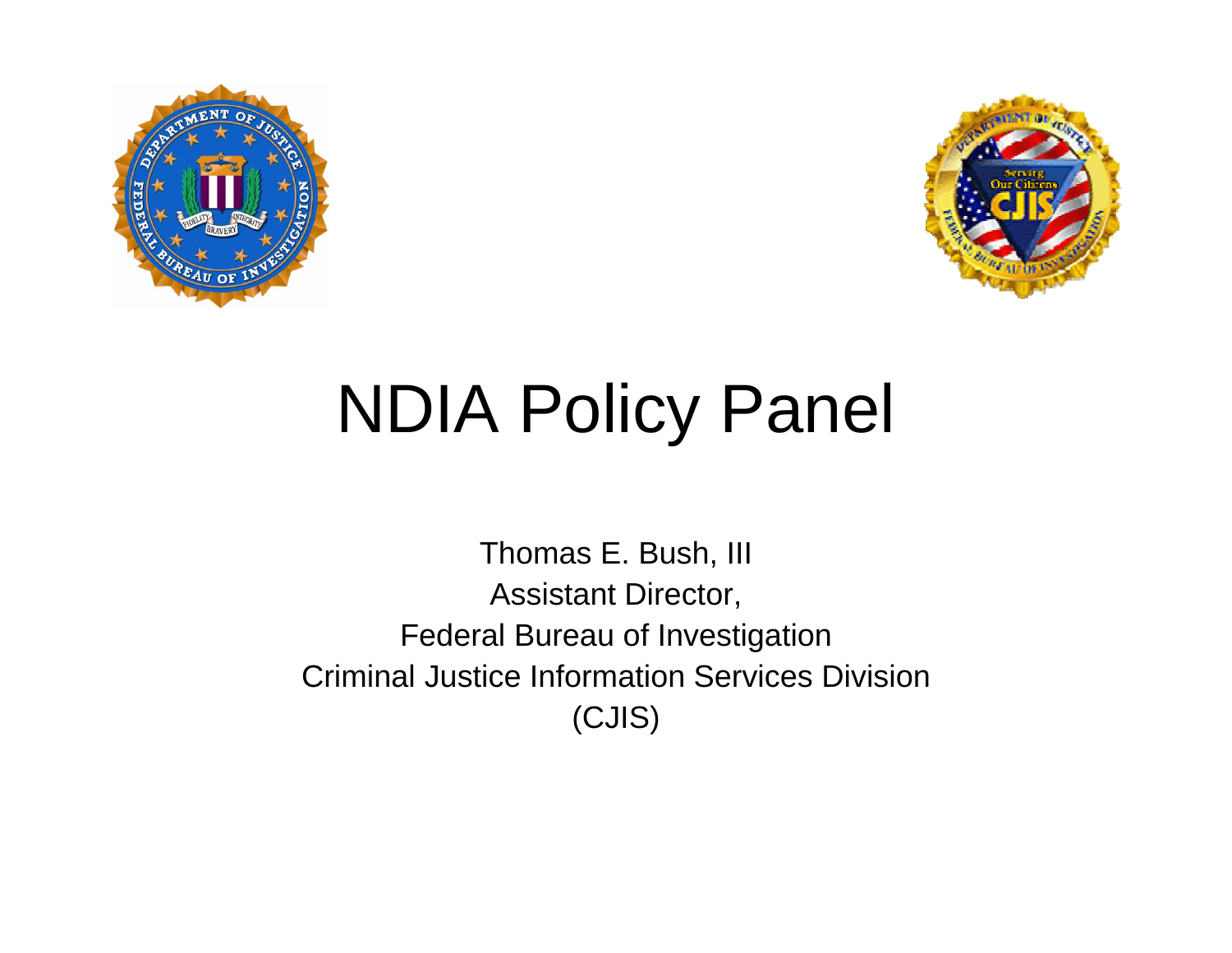

## CJIS Background



- Supports criminal and noncriminal justice agencies through sharing of biometric and biographic data
- Data collected by federal, state, local and tribal law enforcement; managed through shared management process
- Privacy and security issues addressed through several processes
- CJIS continues to be on the forefront in identitymanagement systems development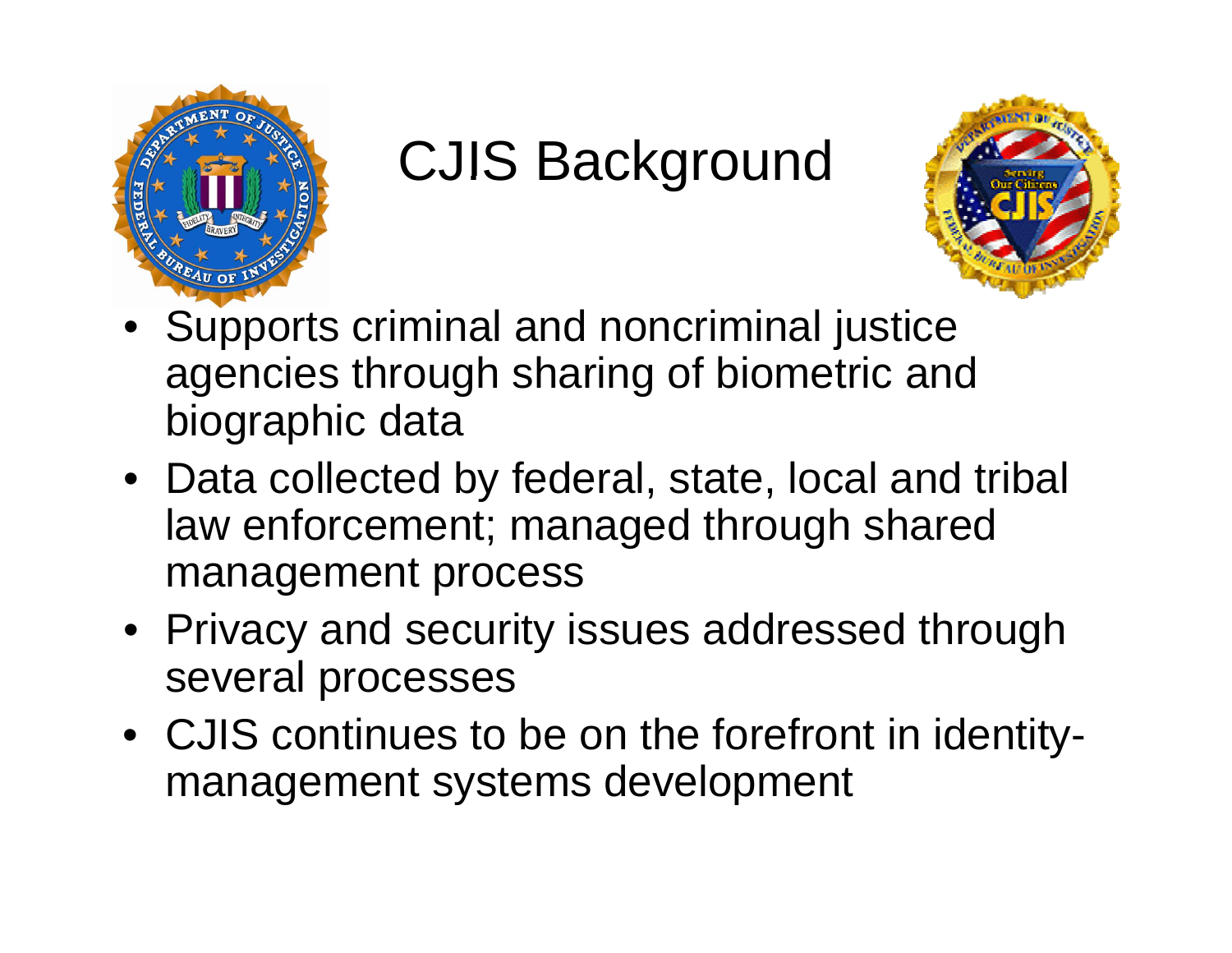

HSPD-24



- Desired end-state:
	- Continue to expand biometric collection, retention and dissemination capabilities beyond fingerprints through the FBI's Next Generation Identification
	- Expand Biometric Interoperability efforts beyond the sharing of fingerprint data to DHS to include other modalities and agencies
	- – Further relations with our foreign partners through our FBI LEGAT offices to obtain biometric, as well as biographic and contextual information on persons posing a threat to US interests or persons
- Implementation of HSPD-24 remains a work in progress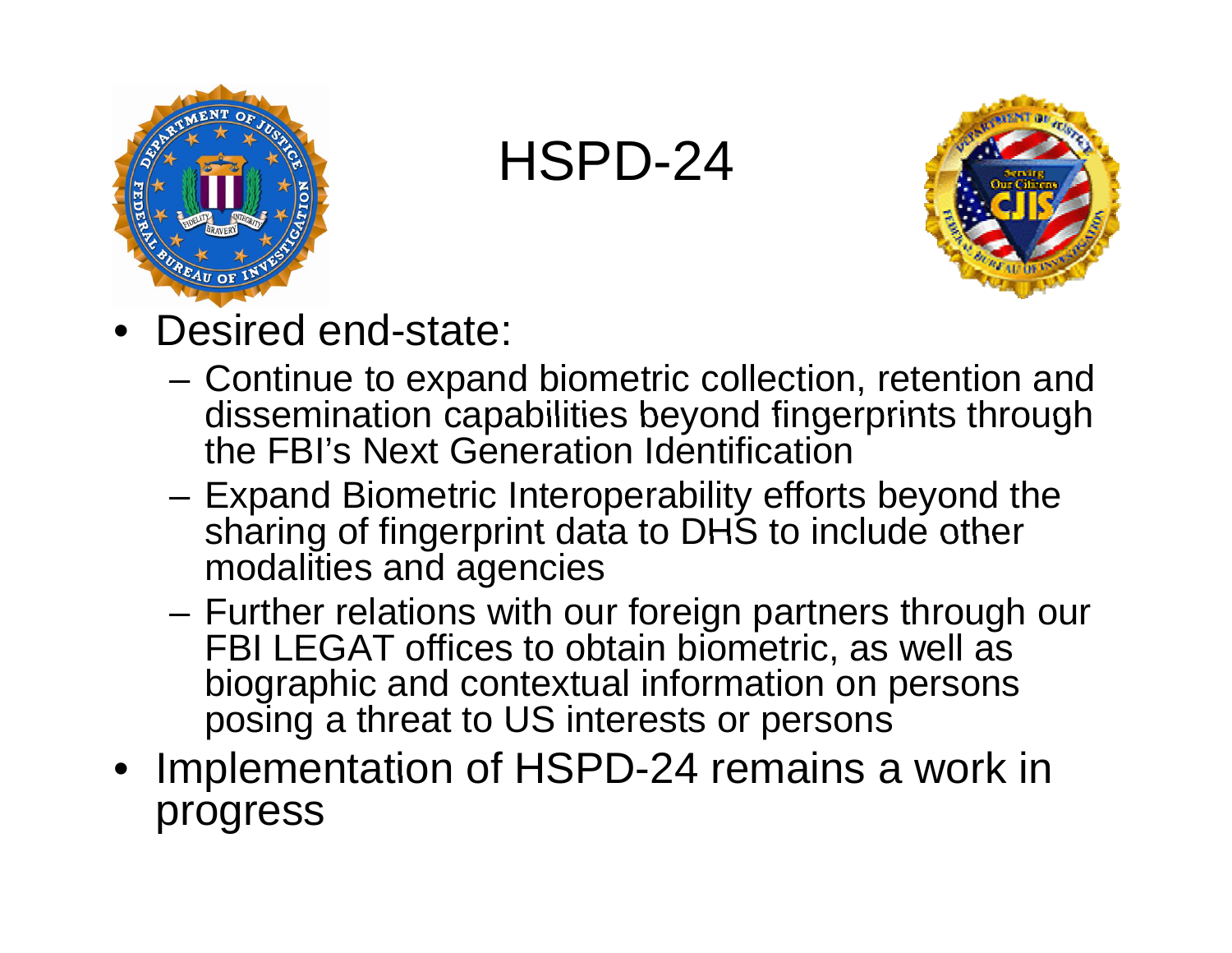HSPD-24



Known or Suspected Terrorists (KST)



- FBI has fully supported the sharing of KST data with other agencies in accordance with HSPD-6, HSPD-11 and HSPD-24
	- Close coordination with TSC and DOS (with FBI LEGAT offices)
	- CJIS Division Intelligence Group: created to exploit information contained in CJIS systems for dissemination to our customers
	- Supports efforts of the Biometrics Interagency Coordination Group in implementing the KST Framework – "Biometric Framework to Support Counterterrorism Efforts"